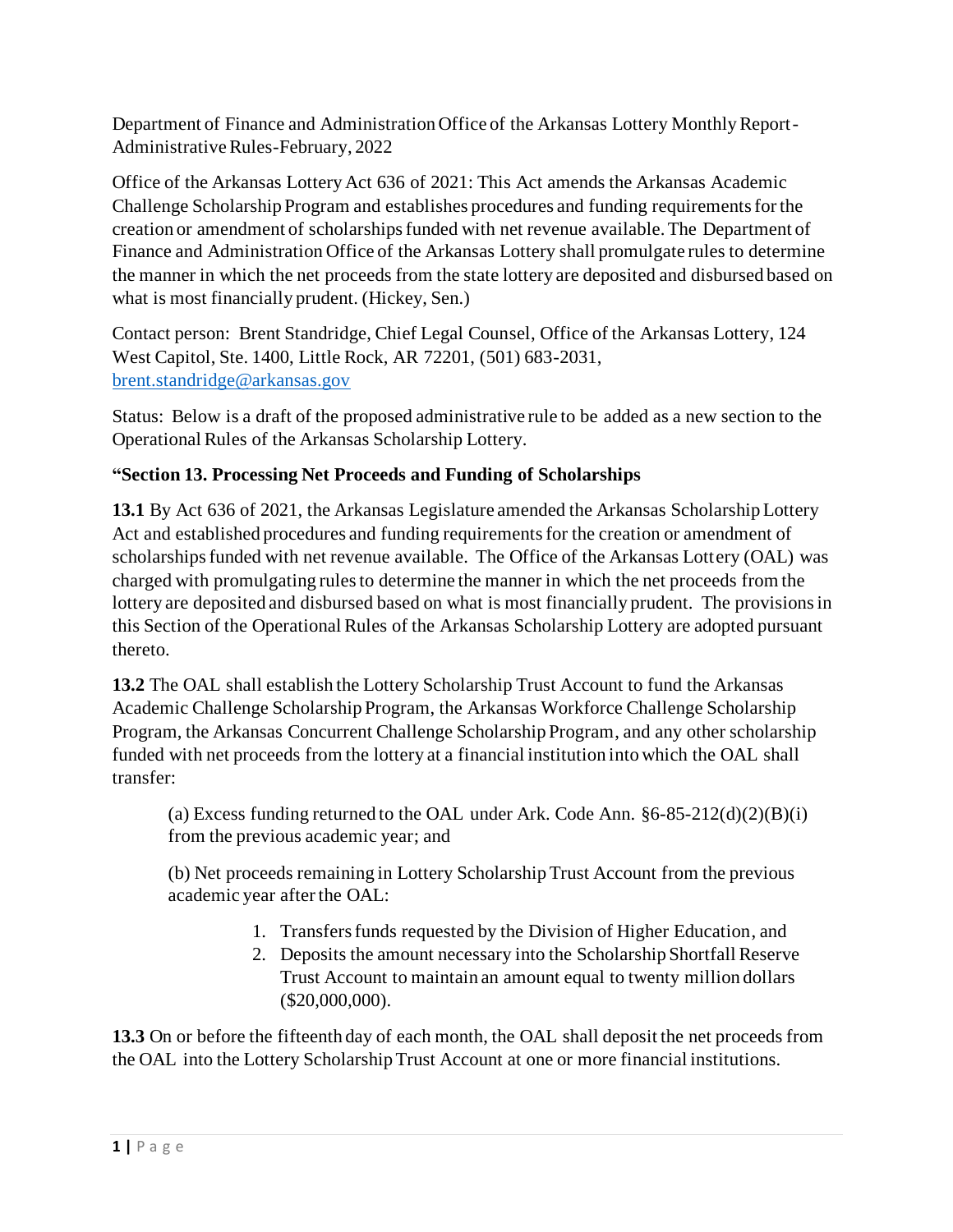**13.4** The OAL shall follow the investment policy guidelines of the State Board of Finance in selecting a financial institution and managing the net proceeds from the OAL deposited into the Lottery Scholarship Trust Account.

**13.5** The funds transferred by the OAL into the Lottery Scholarship Trust Account for the Arkansas Academic Challenge Scholarship Program, the Arkansas Workforce Challenge Scholarship Program, the Arkansas Concurrent Challenge Scholarship Program and any other scholarship program shall be used for:

- (a) The Arkansas Academic Challenge Scholarship Program,
- (b) The Arkansas Workforce Challenge Scholarship Program,
- (c) The Arkansas Concurrent Challenge Scholarship Program,
- (d) Any other scholarship funded with net proceeds from the OAL, and
- (e) Any management fees charged by the financial institution to manage the trust account.

**13.6** The Director of the Division of Higher Education shall certify to the OAL the amount of net proceeds from the OAL needed to fund scholarships awarded to recipients for each semester of the academic year based on the contents of the Lottery Scholarship Trust Account at the end of the immediately preceding fiscal year.

**13.7** The OAL shall transfer the funds requested by the Director of Division of Higher Education into one or more trust accounts at one or more financial institutions maintained by Division of Higher Education.

**13.8** Annually, the Division of Higher Education shall transfer to the OAL the unused funds from the previous academic year, if any, that were transferred by the OAL to fund the Arkansas Academic Challenge Scholarship Program, Ark. Code Ann. §6-85-201 *et seq.,* the Arkansas Workforce Challenge Scholarship Program, Ark. Code Ann. §6-85-301 *et seq*., the Arkansas Concurrent Challenge Scholarship Program, Ark. Code Ann. §6-85-401 *et seq*., and any other scholarship program.

**13.9** Ark. Code Ann. §23-115-802 (b) and (c), concerning the amount deposited into the Scholarship Shortfall Reserve Trust Account and loans made to the Division of Higher Education for the Arkansas Academic Challenge Scholarship Program, shall be administered as follows pursuant to the OAL's operational rules:

(a) An amount equal to four percent (4%) of the total amount of net proceeds disbursed during the preceding fiscal year in the form of scholarships and grants for higher education shall be deposited from lottery proceeds each year until the amount in the account equals twenty million dollars (\$20,000,000); thereafter, only the amount necessary to maintain the account in an amount equal to twenty million dollars (\$20,000,000) shall be deposited into the account. Any amount in the account exceeding twenty million dollars (\$20,000,000) shall be considered net proceeds and shall be deposited annually into one or more trust accounts at one or more financial institutions by July 1st of each year.